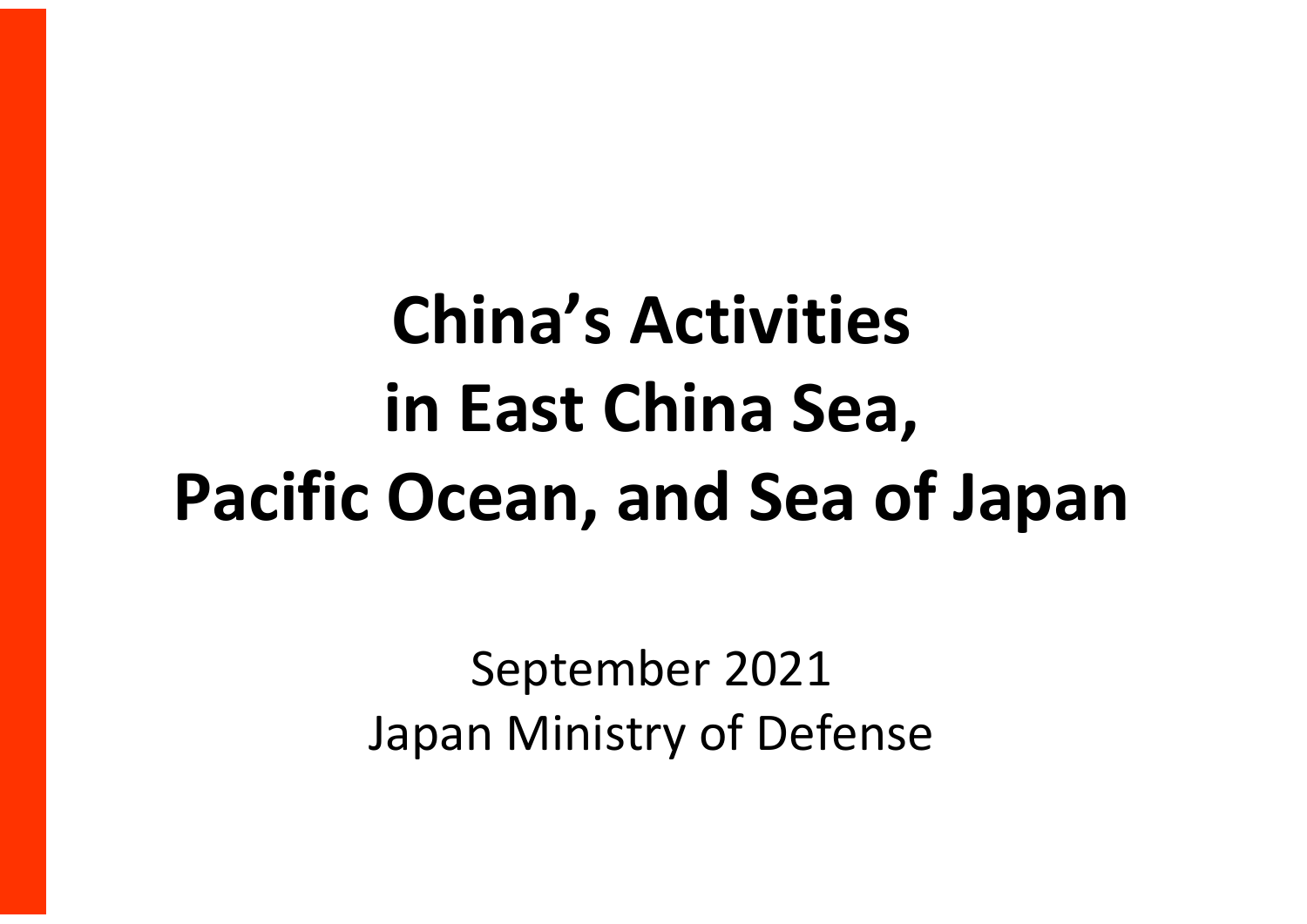### **Summary: PLA Activities around Japan**

● China has broadly and rapidly reinforced its forces, based on high-level increase of its national defense budget It is believed that China aims to build up capabilities to conduct operations in more distant waters and airspace ● **China has rapidly expanded maritime activities both in qualitative and quantitative ways**

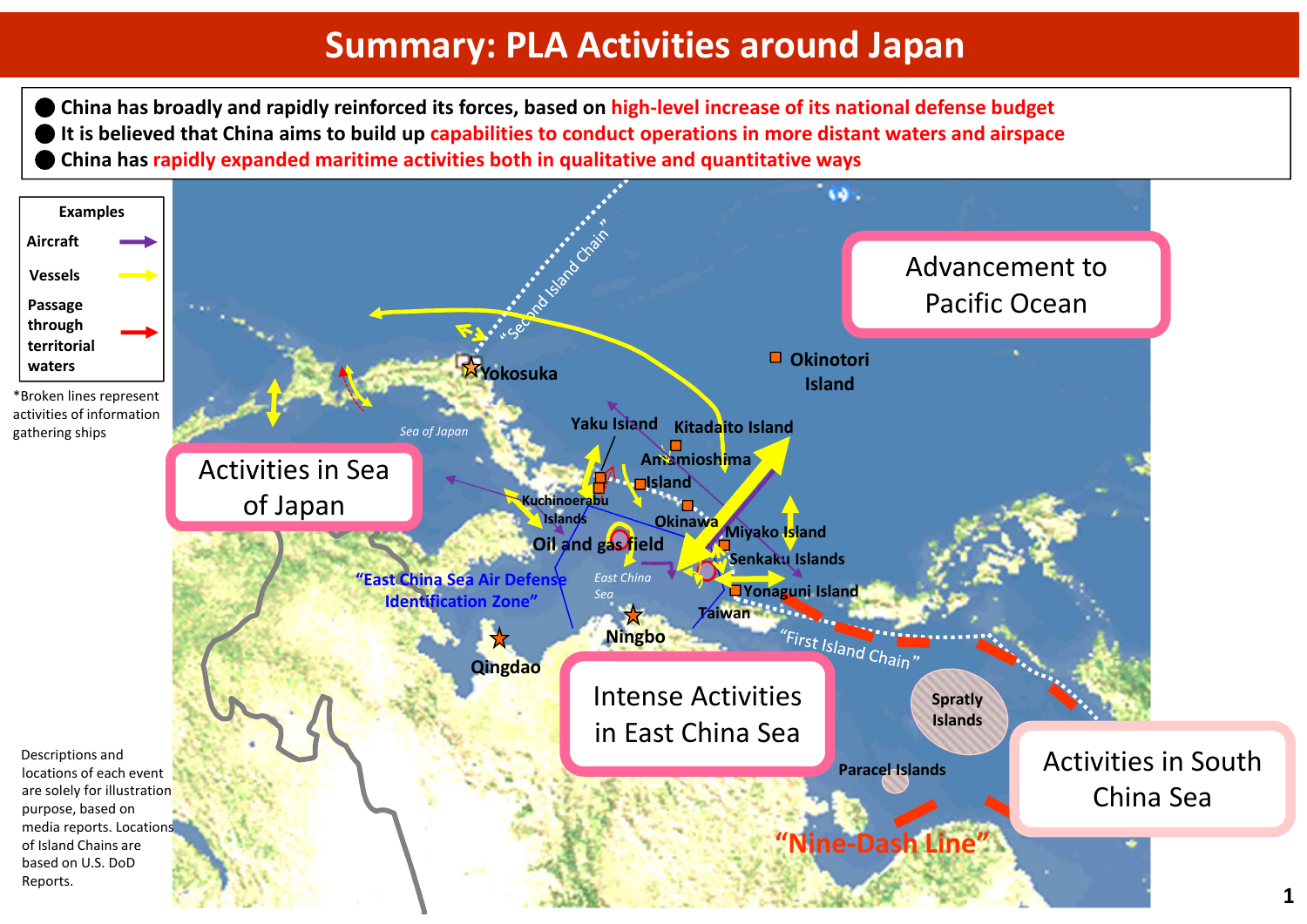# **Increase of National Defense Budget**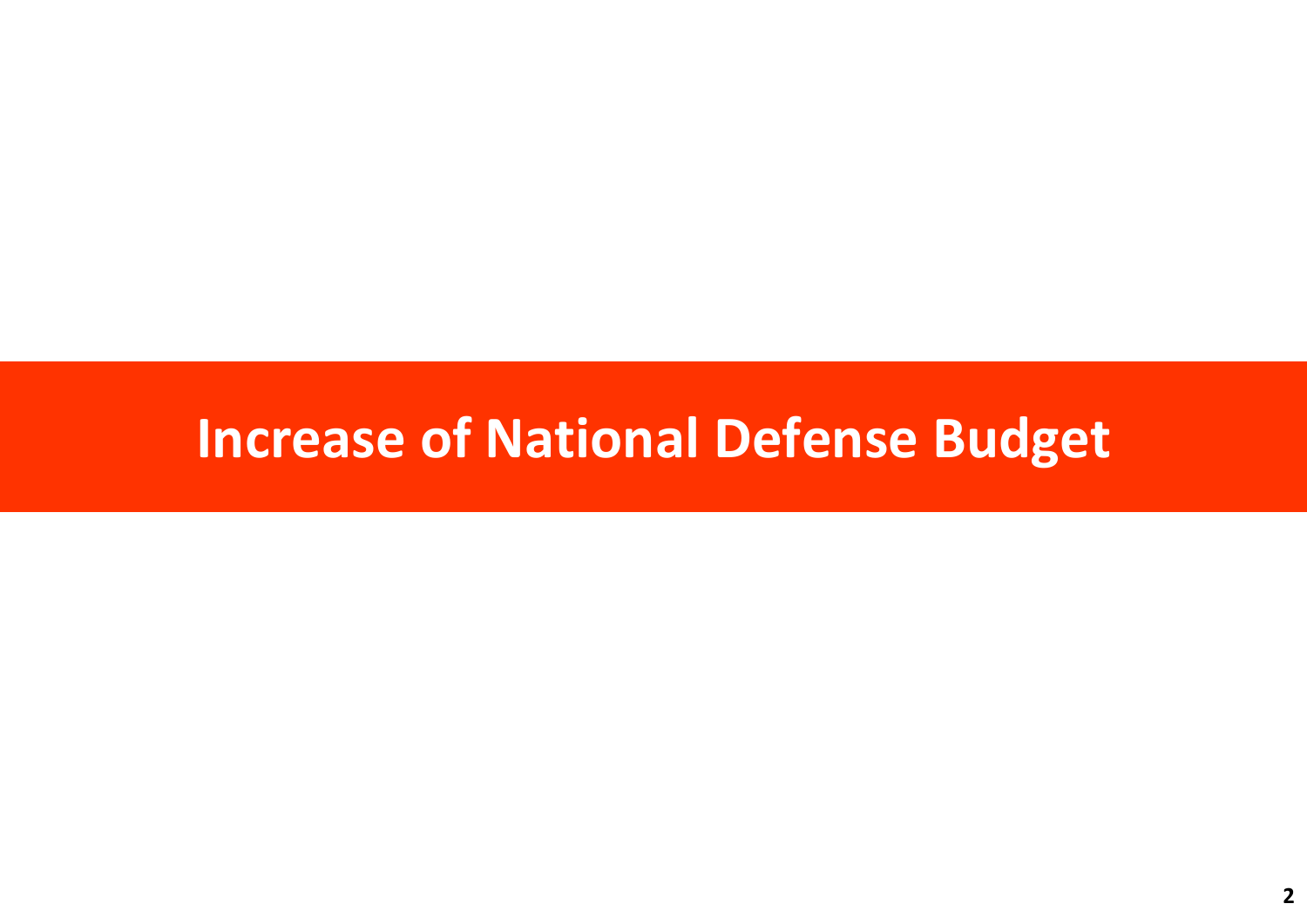#### **China's Defense Budget**

#### **China's Announced Defense budget**

- Some think that China's announced defense budget is a mere part of China's real defense-related expenditures and does not **include major categories such as R&D expenses and foreign procurement**
- It is pointed out that actual military-related spending is higher than stated in the official budget, estimated at more than \$200 **billion in 2019**(**U.S. DoD "China Military Power Report 2020"**)**.**



implement are limits to the comparisons of national defense budgets which have simply been converted into foreign currency when the different elements are taken into consideration, such a variancy sech country's price levels. However, to simplify the comparison, this graph dares to represent the Japan's defense-related expenditures and China's announced defense budget that has been converted into yen using the exchange rate published by the Ministry of Finance Japan (MOFJ) each fiscal year (FY). **3**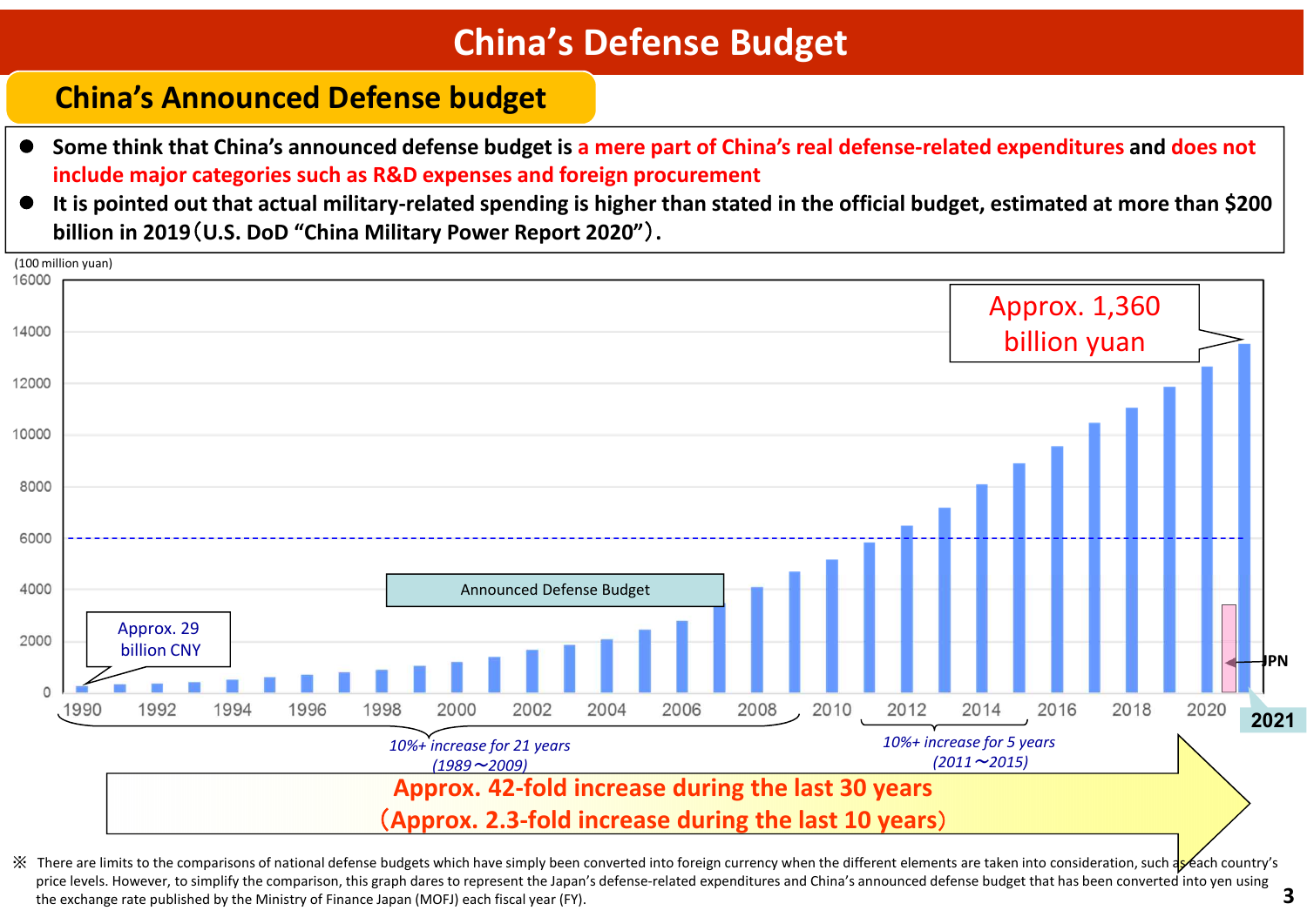# **East China Sea, West Pacific Ocean and Sea of Japan**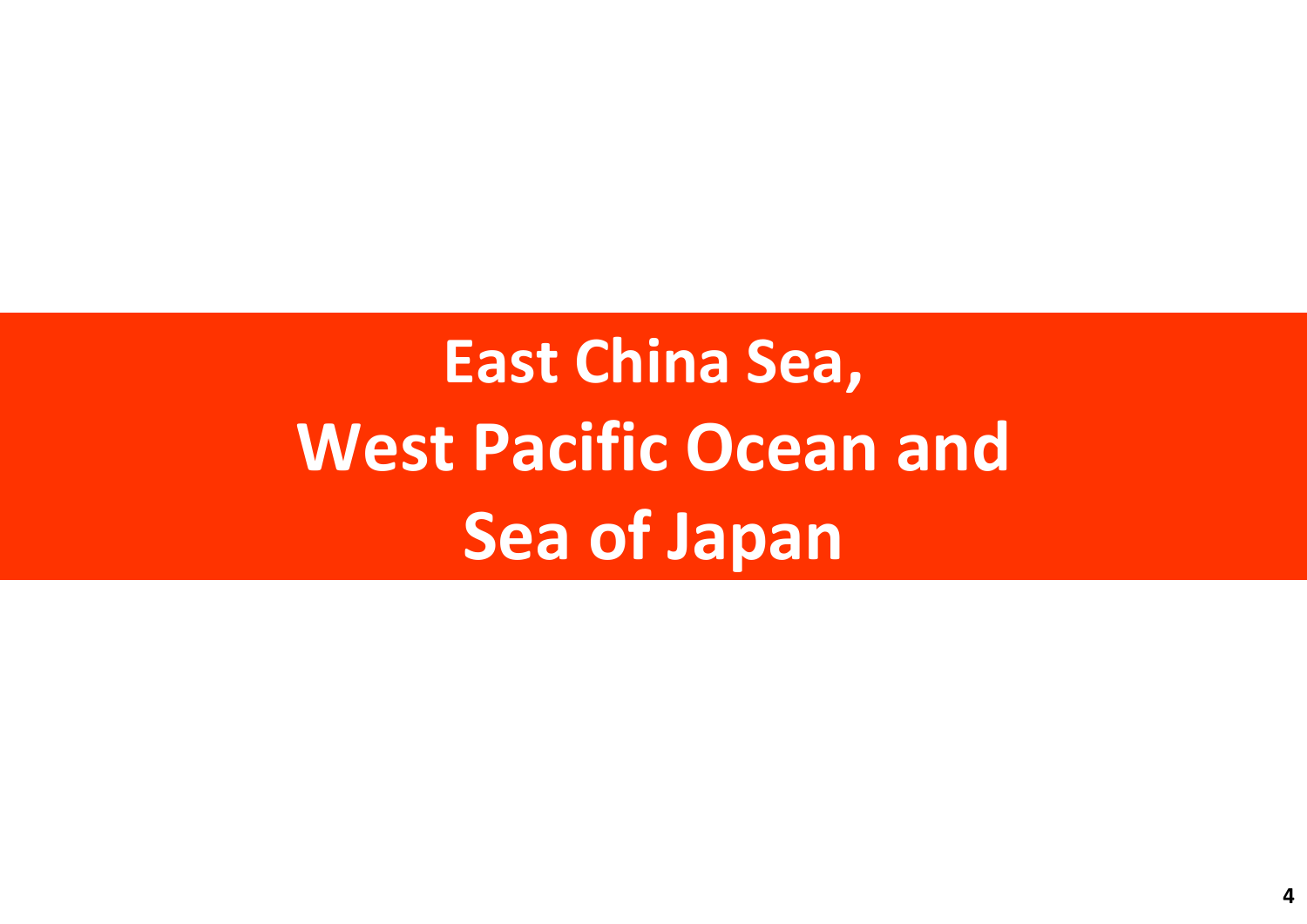# **China's Activities in East China Sea**



- China's naval vessels have recently tended to expand the area of their regular activities to the south
- They are continuously operating in the area near Japan's Senkaku Islands
- In June 2016, a frigate of the PLAN entered Japan's contiguous zone around the Senkaku Islands (This was the first time when a PLAN combatant vessel entered Japan's contiguous zone around the Senkakus)(**Shown as an orange arrow in the figure**)
- PLAN intelligence gathering vessels (AGIs) have also been found conducting activities near the Senkaku Islands multiple times(**Shown as blue arrows in the figure**)
- In January 2018, a Chinese submerged submarine entered the Japanese contiguous zone around the Senkaku Islands. (This was the first time for MOD to confirm and announce it.) On the same day, a frigate of the PLAN entered the Japanese contiguous zone (**Shown as a green arrow in the figure**)





In June 2020, a submarine, which is assumed to be affiliated with China, navigated underwater within Japan's contiguous zone (**Shown as a pink arrow in the figure**)



- The number of scrambles by the ASDF against Chinese aircraft remains big ⇒Hitting the biggest in FY 2016
- The scope of activities of PLA aircraft in the East China Sea has tended to expand eastward and southward
- The scope of activities of PLA aircraft near the Senkaku Islands has tended to expand southward
- ・ In June 2016, PLA aircraft flew southward closer to the Senkaku Islands



Examples of military aircraft confirmed near Japan



The number of Japan's press releases of Scrambles against Chinese Aircraft(by FY)

**5**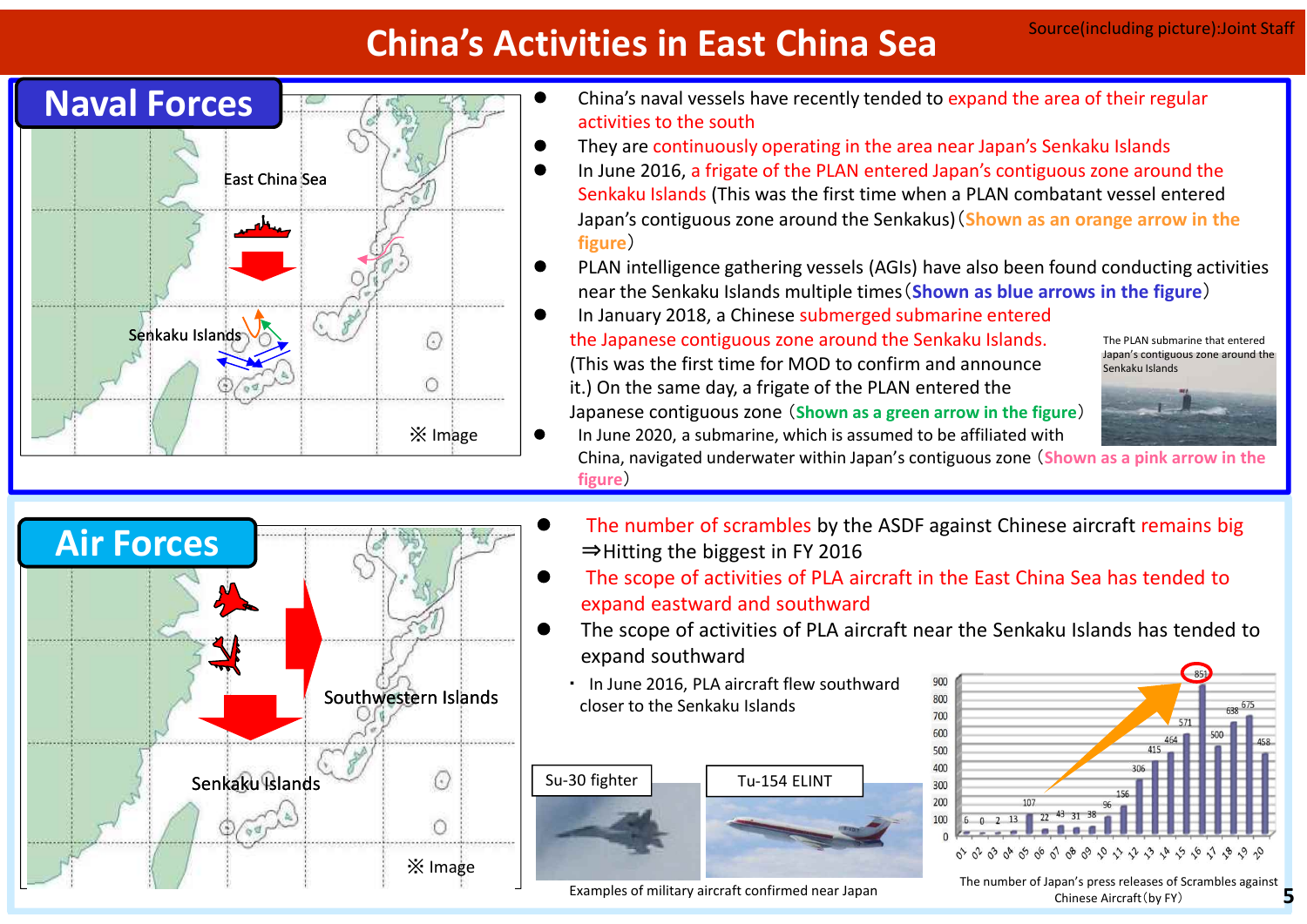## **China's Advancement into Pacific Ocean**

④

(\*)

#### **Naval Forces**

【Enhancing deployment capabilities to the open ocean】

- Advancement of Chinese naval fleets to the Pacific Ocean with high  $\bullet$ frequency
- More diverse routes
	- ①The Tsugaru Strait, ②Waters between the Okinawa Main Island and Miyako Island, ③The Osumi Starit, ④Waters between Yonaguni Island and Nakanokami Island, ⑤The Soya Strait, ⑥Waters between Amamioshima Island and Yokoatejima Island

【Enhancing operation capabilities on the open ocean】

- Three naval fleets' joint exercise in the PO  $\bullet$
- In December 2016, April 2018, June 2019, April 2020 and April 2021,  $\bullet$ the aircraft carrier "Liaoning" advanced to the PO  $(\bigstar)$
- In April 2018, April 2020 and April 2021, flights by probable carrierborne fighters from CV "Liaoning" were spotted for the first time





The number of Japan's press releases that surface combatants operate in WPO passing through Nansei Islands(Fiscal Year)



Chinese aircraft carrier "Liaoning" transitting the sea area between the main island of Okinawa and Miyako Island

# **Air Forces**

(\*)

【Flights to/from the Pacific Ocean through the main island of Okinawa and Miyako Island】

- More diverse types of aircraft
	- Y-8 AEW, H-6 bombers, Y-8 SIGINT, Y-9 SIGINT, Tu-154 SIGINT, Su-30 fighter, Y-8 EW
- More diverse routes

#### 【SDF's Response】

SDF aircraft conduct scrambles in accordance with international law and the SDF Law



A H-6 bomber that advanced to the sea near the Kii Peninsula





Flight paths near Japan(Examples) 18 18





The number of Japan's press releases on China's military aircraft's flights through the strait between the main island of Okinawa and Miyako Island (Fiscal Year) **6**





 $\odot$  $\circ$ 



※ image